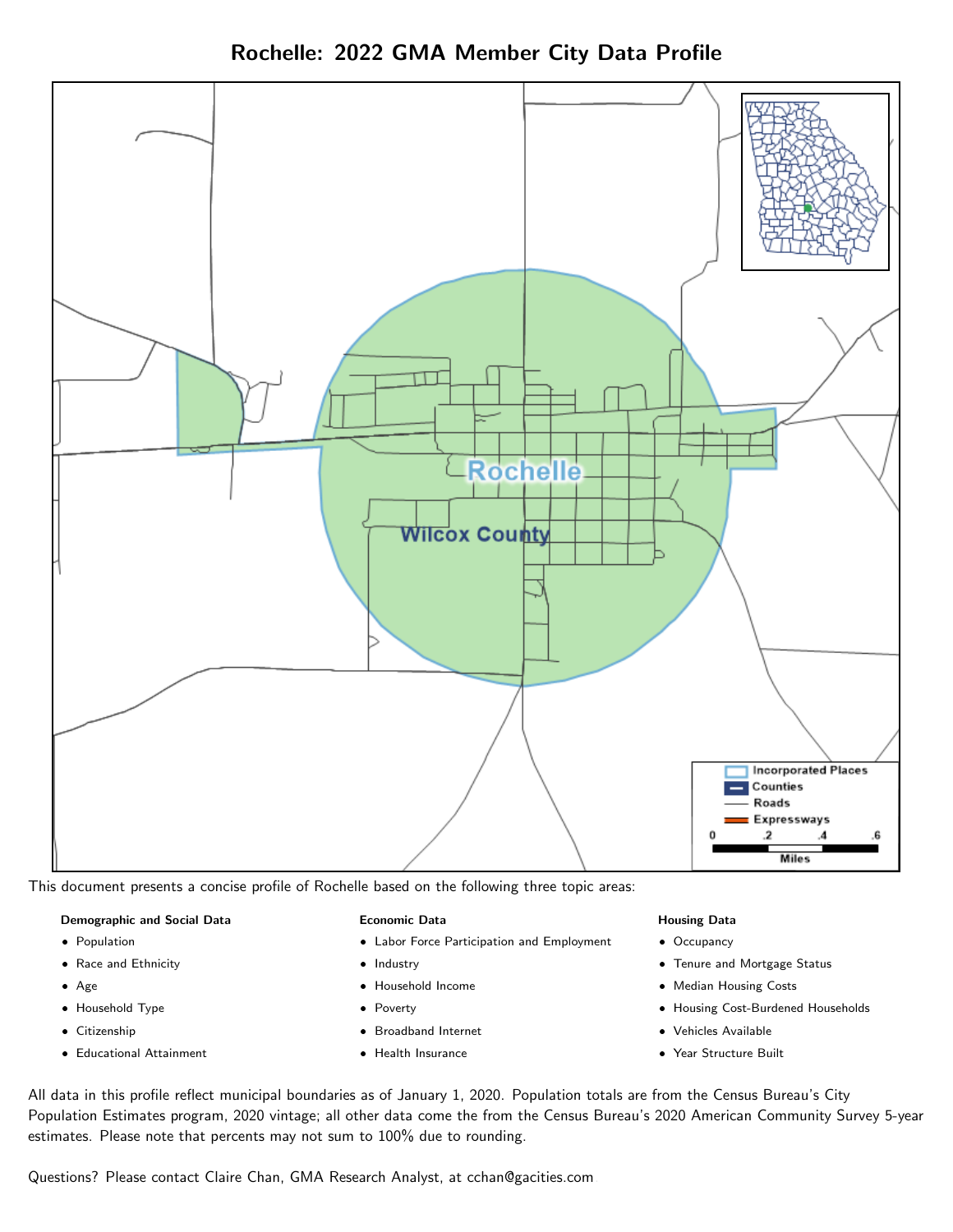# Rochelle: Demographic and Social



0% 2% 4% 6% 8% 10% Male and **Example 18** Female 10% 8% 6% 4% 2% 85 and over 80-84 75-79 70-74 65-69 60-64 55-59 50-54 45-49 40-44 35-39 30-34 25-29 20-24 15-19 10-14 5-9 Under 5

### **Citizenship**

Age

|  | <b>Native Born</b><br>100% |  |
|--|----------------------------|--|
|  |                            |  |

Race and Ethnicity



Source: U.S. Census Bureau, City Population Estimates, 2020 vintage Source: American Community Survey, 2020 5-year estimates, table B03002

## Household Type



Source: American Community Survey, 2020 5-year estimates, table B01001 Source: American Community Survey, 2020 5-year estimates, table B11001

#### Educational Attainment





Source: American Community Survey, 2020 5-year estimates, table B05002 Source: American Community Survey, 2020 5-year estimates, table B15002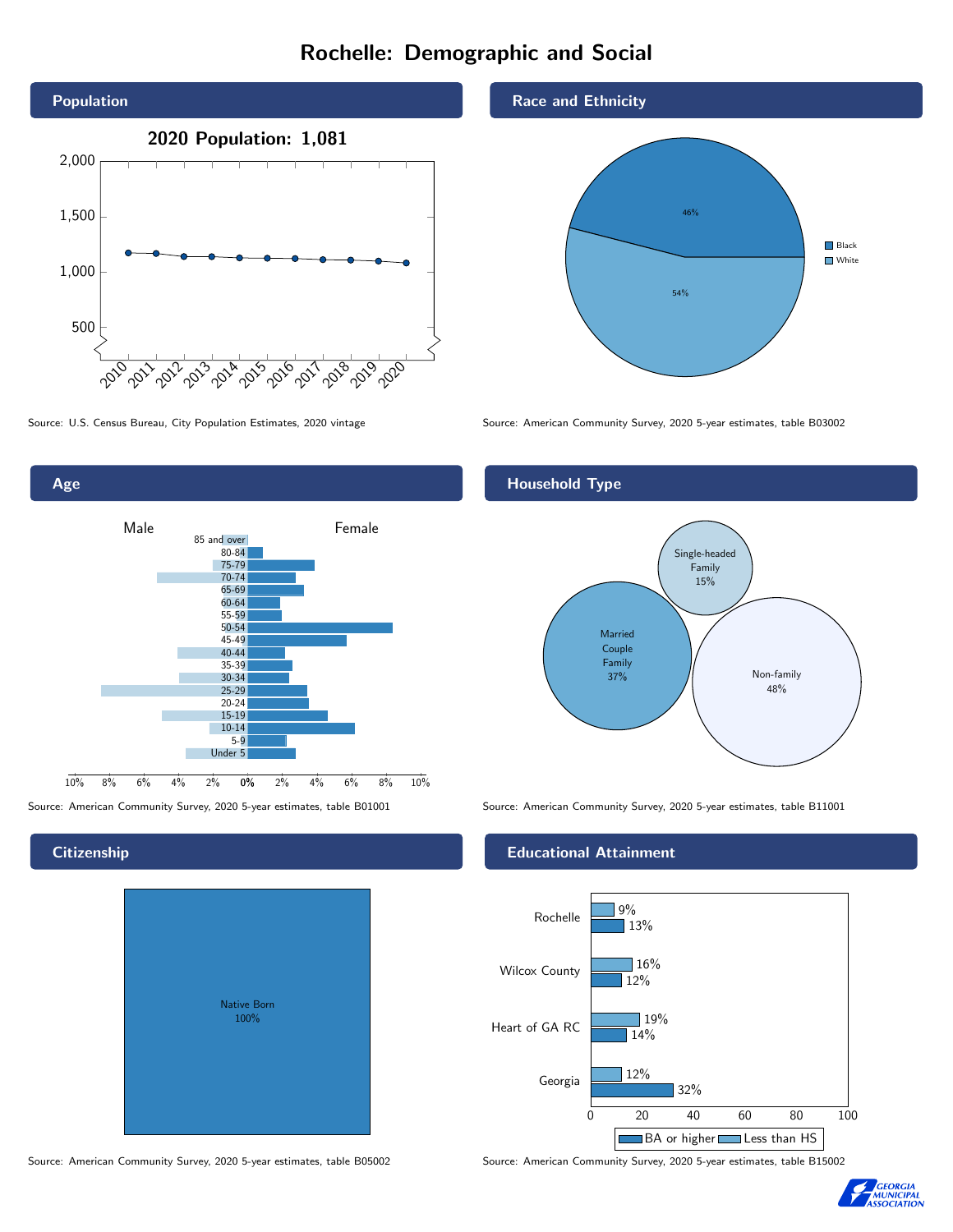# Rochelle: Economic



Source: American Community Survey, 2020 5-year estimates, table B23001 Note: Unemployment rate is based upon the civilian labor force.

## Industry

| Agriculture, forestry, fishing and hunting, and mining      |       |  |
|-------------------------------------------------------------|-------|--|
| Construction                                                |       |  |
| Manufacturing                                               | 20%   |  |
| <b>Wholesale Trade</b>                                      | 2%    |  |
| Retail Trade                                                | 10%   |  |
| Transportation and warehousing, and utilities               |       |  |
| Information                                                 | $0\%$ |  |
| Finance and insurance, real estate, rental, leasing         |       |  |
| Professional, scientific, mgt, administrative, waste mgt    |       |  |
| Educational services, and health care and social assistance |       |  |
| Arts, entertainment, recreation, accommodation, food        |       |  |
| service                                                     |       |  |
| Other services, except public administration                |       |  |
| Public administration                                       |       |  |

Source: American Community Survey, 2020 5-year estimates, table C24030



Source: American Community Survey, 2020 5-year estimates, tables B19013 and B19025 Source: American Community Survey, 2020 5-year estimates, table B17010



Source: American Community Survey, 2020 5-year estimates, table B28002 Source: American Community Survey, 2020 5-year estimates, table B18135

Poverty



## **Health Insurance**